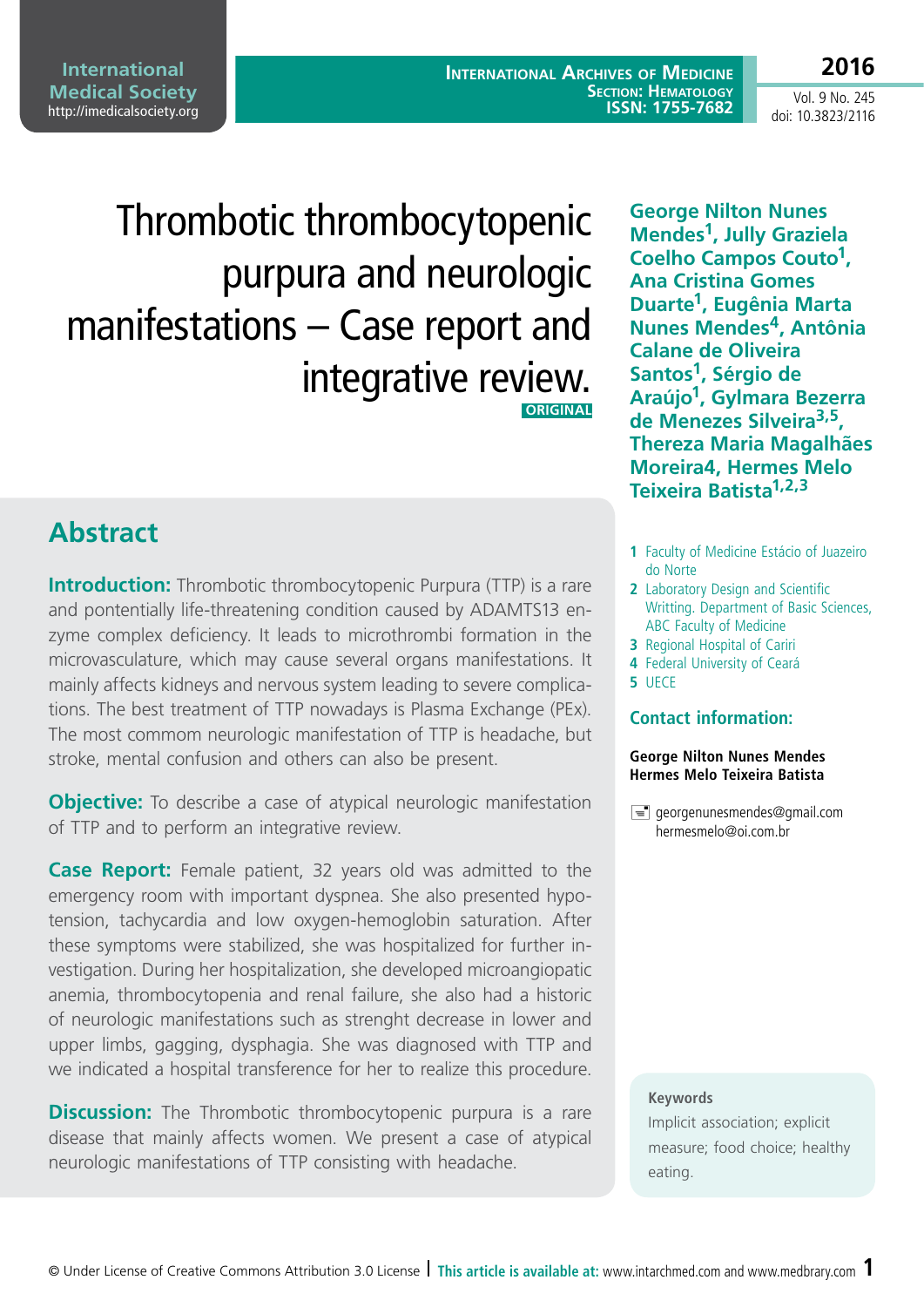**2016** Vol. 9 No. 245

doi: 10.3823/2116

**Conclusion:** We conclude that to be alert in patients in the emergency department with neurologic manifestations. Once the patient did not present any of the most commom neurologic symptons, it is a rare case.

# **Introduction**

Thrombotic thrombocytopenic purpura is a rare condition. Annual incidence is between 4 to 13 cases per million in different countries around the world. It occurs due to the decreased activity or the deficiency of ADAMTS13, (a desintegrin and metalloproteinase, with a thrombospondin type 1 motif, member 13) a Von Willebrand Factor (VWF)-cleaving protease, leading to accumulation of large VWF multimers, resulting in microthrombi formation in the microvasculature . In addition, there is also the possibility of blood presence of auto-antibodies Anti-ADAMTS13, which can further reduce the ADAMTS13 activity. Clinically, TTP arises as a microangiophatic anemia (with the presence of schistocytes in the peripheral blood, thrombocytopenia and variable damage in multiple organs. Kidneys and Central Nervous System are the most commonly affected. Fever occurs occasionally. The main neurologic manifestations are headaches, seizures and floating strenght decrease. Atypical neurologic manifestations are rarely described. We report here a case of atypical neurologic manifestation in TTP and then we performed an integrative review of literature focusing on the most important points.

# **Methods**

Search on PubMed on 05/29/2016 using the terms "Neurologic Manifestations " [MeSH] AND "Purpura", thrombotic thrombocytopenic" [Mesh]. Integrative Review and Case report.

### **Results**

The search resulted in 135 articles in total. All the designs of studys were included. Articles from the last 10 years were included. Articles in english were included. Articles in pediatric population were excluded. Articles in experimental animals were excluded, plus the editorials,comments, replys and images. Other issues were excluded. After applying the inclusion and exclusion criteria, 10 articles were remaining.

# **Case Report**

Female patient, 32 years old, was brought by the emergency mobile care service and admitted in the emergency room for a severe dyspnea. At physical examination, she presented hypotension, tachycardia (HR=128), Temperature= 37,4ºC. She had crackles in both bases, SatO2 68%. She was conscient and oriented but she did not present motor response. It was placed a Venturi Mask Oxygen 50% and rapid infusion of normal saline was made. The patient had an important improvement on the vital signs, with normal blood pressure, O2 saturation and heart rate. Laboratorial exams: Hemoglobin: 16,1mg/dL; Hematocrit: 56,5%; Leukocytes 12.600/mm³ (86% neutrophils); platelets 357.000/ mm<sup>3</sup>; creatinine 0,20mg/dL; urea 27,4mg/dL; sodium 137mEq/L; potassium 5,7mEq/L. Relatives related that 7 months before, the patient began to feel some hip radiating to lower limbs pain with predominance on the right side. 2 months after, she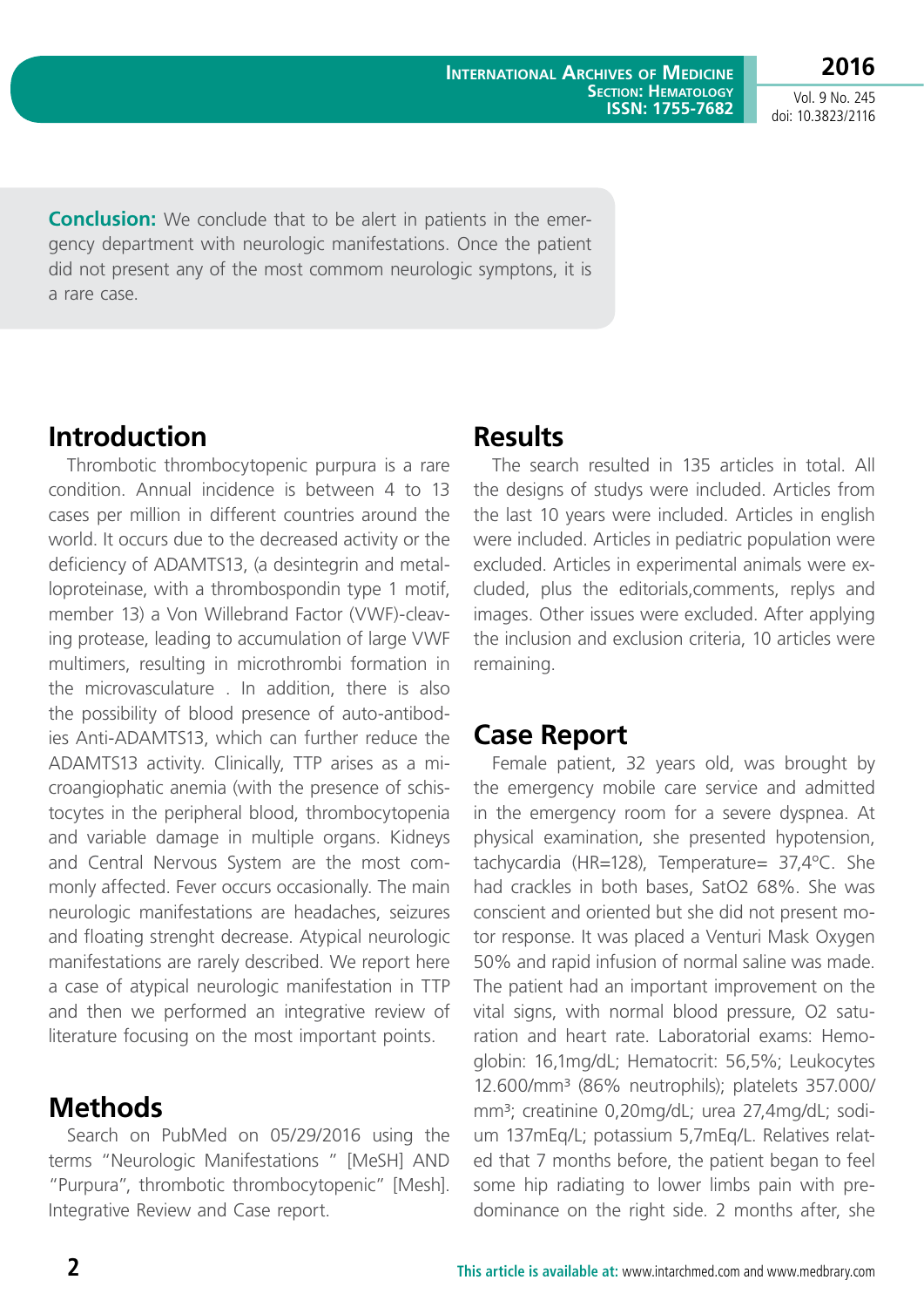**International Archives of Medicine Section: Hematology ISSN: 1755-7682**

Vol. 9 No. 245 doi: 10.3823/2116

**2016**

developed pain in the upper limbs associated with proximal muscle weakness. 1 moth after these new symptoms, the patient was bedridden, needing help to perform basic daily activities, however, she did not have dysautonomia, or strenght oscillations. 2 months before the hospitalization, she presented progressive dysphagia, multiple gagging, loss of cervical support and orthopnea. There was no chronic use of medications or relevant family history.

During hospitalization, she was submitted to antibiotic therapy with piperacillin  $+$  tazobactam. On the second day of hospitalization, the patient developed cardiac arrest (assystolia), the resuscitation process was performed for 10 minutes and it was succesfull. On the ninth day of hospitalization, the patient presented a microangiopathic anemia, thrombocytopenia, high seric levels of urea and creatinine and hemolysis markers – increased levels of lactate dehydrogenase (2691U/L), reticulocytes

with a 6% relative value and an absolute value of 132,000/mm³. TP= 17,8s aPTT=33,6, ADAMTS13 activity was 4%. The hematologist was contacted and after studying the case, raised the diagnostic hypothesis of Thrombotic thrombocytopenic purpura, indicating Plasma Exchange, requesting transfer to specialized service and starting therapy with fresh frozen plasma. Tha patient was transfered to a specialized service, where she was submitted to PEx. After the PEx, she had an improvement on the clinical status and received hospitalar discharge after ten days.

### **Discussion**

Thrombotic thrombocytopenic purpura is a rare disease with an annual incidence of around 10 cases per 1 million people . This is a serious condition with a mortality rate of approximately 90% if left

| <b>Author:</b>         | Year: | <b>Diagnosis</b>                             | Sex:                      | Age:                           | $N^{\circ}$ of<br>cases: | <b>Mainly Neurologic</b><br><b>Manifestation:</b> |
|------------------------|-------|----------------------------------------------|---------------------------|--------------------------------|--------------------------|---------------------------------------------------|
| Saultz et al.          | 2015  | TTP(21)<br>$aHU\overline{S(10)}$             | $Male(3)$ /<br>Female(28) | 51 (median $-$<br>range 19-69) | 31                       | Headache                                          |
| Geethakumari<br>et al. | 2013  | TTP/ Cardiac<br>papillary<br>fibroelastoma   | Female                    | 49                             | $\mathbf{1}$             | Stroke                                            |
| Sandouk et al.         | 2012  | <b>TTP/DRESS</b><br>Syndrome                 | Male                      | 50                             | 1                        | Stroke                                            |
| Mehta et al.           | 2012  | TTP/ Multiple<br>Myeloma                     | Female                    | 70                             | 1                        | Mental Confusion/Lethargy                         |
| Binder et al.          | 2010  | TTP/SLE                                      | Female                    | 16                             |                          | Headache/ MentalConfusion                         |
| Patel et al.           | 2010  | <b>TTP/DVP</b>                               | Male                      | 58                             | 1                        | Strenght decrease                                 |
| Bezov et al.           | 2010  | TTP/HIV (1)<br>TTP/DVP (1)                   | Male $(1)$<br>Female (1)  | 29(1)<br>65(1)                 | $\overline{2}$           | Headache                                          |
| De Jong et al.         | 2010  | TTP/DM<br>/Hypertension                      | Male                      | 55                             | 1                        | Coma                                              |
| Thomas et al.          | 2008  | <b>TTP/Mitral</b><br>Prolapse/<br>Depression | Female                    | 25                             |                          | Headache                                          |
| <b>McCormick</b>       | 2007  | TTP/ Raynaud<br>phenomenon                   | Female                    | 38                             | 1                        | Numbness and tingling transient                   |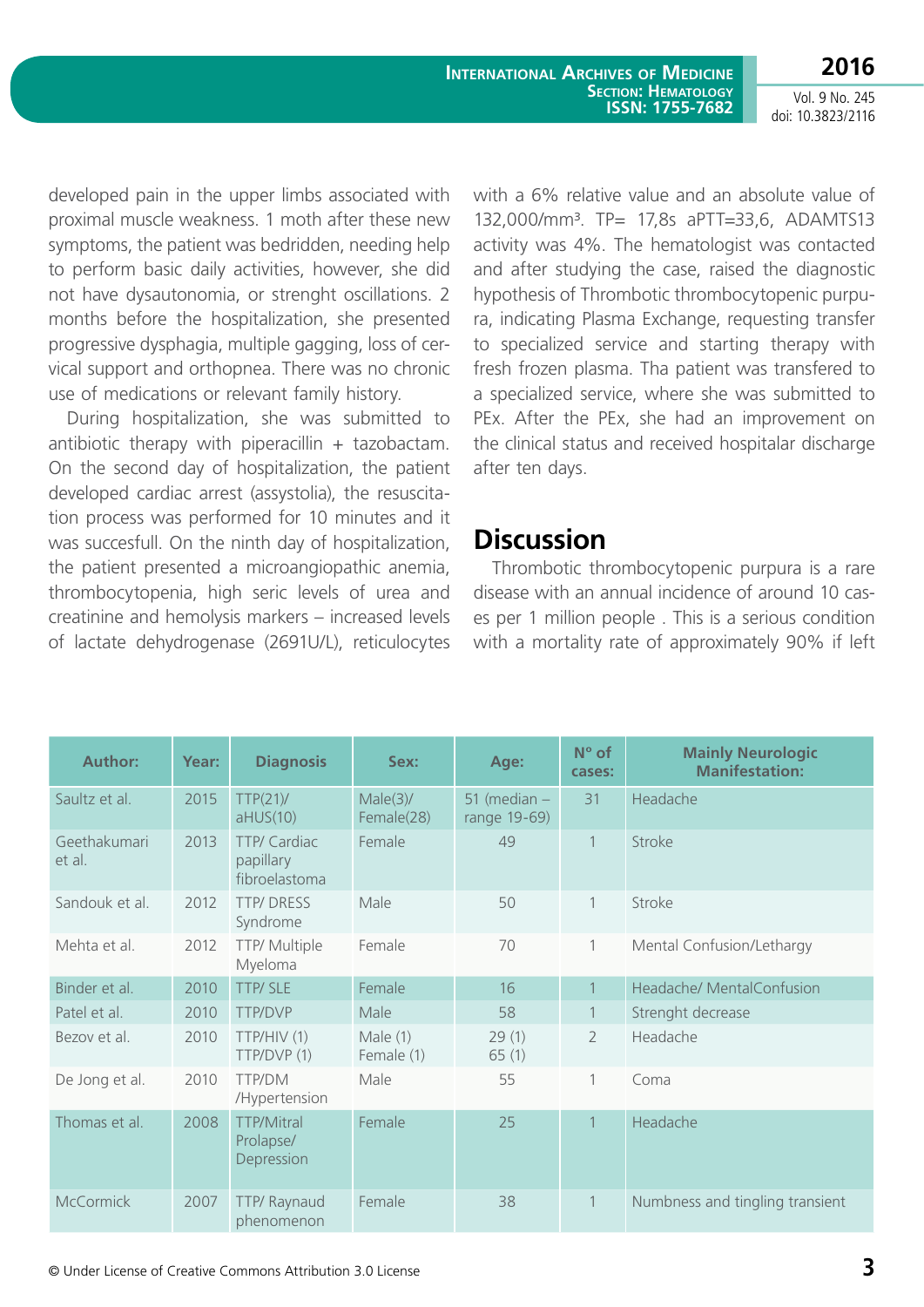**2016** Vol. 9 No. 245

doi: 10.3823/2116

untreated and 20% if treated properly. Therefore, it is important to note that an early diagnosis and proper treatment are essential as regards the improvement on survival chances. [1-3]

The disease can have three etiologies: autoimmune, acquired idiopathic, genetic inheritance (Upshaw - Schulman syndrome). [1] The pathophysiology of TTP, regardless of etiology, is mainly linked to the activity of circulating enzyme complex AD-AMTS13, responsible for the cleavage of the Von Willebrand factor, a glycoprotein which main function is platelet adhesion and aggregation, facilitating coagulation. [4,5,10] In the absence of ADAMTS 13 or its decreased activity, there is an environment conducive to excessive link between Von Willebrand Factor and platelets, causing greater adhesion, aggregation and microthrombosis. [10-11] In autoimmune form is striking the presence of anti - AD-AMTS13 autoantibodies, primarily of the IgG class, whereas in the idiopathic form, the main factor of susceptibility is the presence of HLA-DRB1  $*$  11 in Caucasians. [12] In Upshaw - Schulman syndrome, occurs mutations in the ADAMTS13 gene, over 50 different mutations have been identified. [10-12].

The classic pentad (microangiopathic hemolytic anemia, thrombocytopenia, neurologic manifestations, renal manifestations, fever) of clinical manifestations occurs in less than 10 % of the cases, it is necessary for the initial diagnosis only the presence of microangiopathic hemolytic anemia and thrombocytopenia without any apparent cause. [4,6] The main clinical manifestations are renal, acute renal failure is the most common among this group, and neurological, which are seizures, floating focal deficits, changes in the level of consciousness and headache the most commons. Fever may be present, requiring deeply investigation for infectious diseases.[7,13-15].

In this review, considering the case reports, the neurological manifestations were: headache (40%), stroke (30%), confusional state ( 20%) and other (10%) . The most prevalent neurological complication in PTT is headache . Saultz et al (2015 ) in a prospective cohort of 31 patients showed that headache has a higher incidence and higher severity in patients diagnosed with TTP than in the general population.

Diagnosis is made through the association of clinical and laboratorial findings, especially the dosage of ADAMTS13 activity and presence of autoantibodies Anti ADAMTS13 IgG. [8,9] It is important to note that various diseases are part of the differential diagnosis and may present similarly to TTP, the Hemolytic Uremic Syndrome is the main condition described [16]. Other conditions that can mimic TTP are disseminated intravascular coagulation, Evans Syndrome, Antibody antiphospholipid syndrome, severe vasculitis, malignant hypertension, disseminated metastatic cancer. [17] Some anticancer drugs such as Gemcitabin, Mitomycin C, Cisplatin, may also be related to the appearance of TTP. [18]

Regarding treatment, PEx should be the first choice because 80% of the patients treated with PEx survive. Immunosuppressants, glucocorticoids and fresh frozen plasma may also be used. Some studies show cases of death as a complication of plasmapheresis, which makes it clear that, although it is a good treatment option, does not come without risks and new therapies need to be developed. [8,19-27]

### **Conclusion**

It is important to arise the diagnostic possibility of thrombotic thrombocytopenic purpura in patients admitted to emergency services with neurological symptoms to clarify, in order to diagnose the earliest as possible suspected cases, despite its relative rarity, since early treatment implies better prognosis outcome. We can also conclude that headache is the main neurologic manifestation in patientes with TTP.